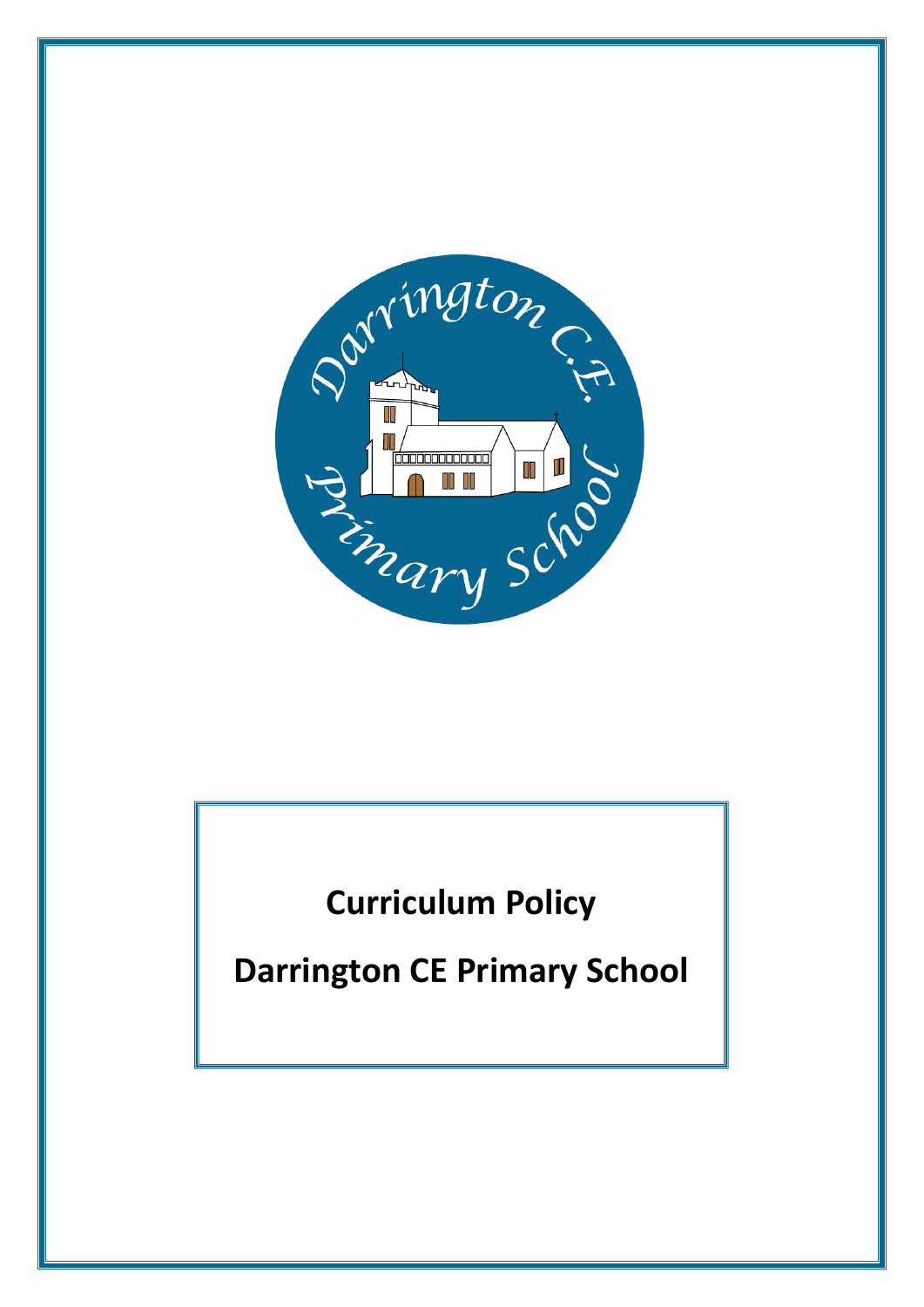### **Introduction**

At Darrington CE Primary School, 'Peace', 'Friendship' and 'Respect' are the key Christian Values that underpin our Christian ethos. We work within an inclusive, Christian environment promoting these Christian values .These permeate all aspects of school life as we strive to equip pupils with the skills to become lifelong motivated and independent learners by providing a curriculum that is broad, balanced and relevant to their needs. We work extremely hard to enable all of our pupils to have the enthusiasm, confidence and skills to achieve their full potential.

### **Aim**

The curriculum is all the planned activities that we organise in order to promote learning, personal growth and development. It includes not only the formal requirements of the National Curriculum, but also the range of extra-curricular activities that the school organises in order to enrich the experience of our children. It also includes the 'hidden curriculum', or what the children learn from the way they are treated and expected to behave. We aim to teach children how to grow into positive, responsible people, who can work and co-operate with others, whilst developing knowledge, skills and attitudes to learning, in order that they achieve their true potential.

### **Values**

Our school curriculum is underpinned by the values that we hold dear at our school. The curriculum is the means by which the school achieves its objective of educating children in the knowledge, skills and understanding that they need in order to lead fulfilling lives.

These are the main values of our school, as set out in our mission statement, around which we have based our curriculum:

- We aim to put the spiritual development of all stakeholders at the heart of everything that we do.
- We strive to provide an environment where each individual grows in the love of God and each other.
- By sharing friendship, peace and showing respect for each other, we look to develop and explore our Christian faith.
- We foster skills such as co-operation, tolerance and understanding of others and respect for differences.

## **Aims and objectives**

The aims of our school curriculum are:

- to enable all children to learn and develop their skills to the best of their ability;
- to promote a positive attitude towards learning, so that children enjoy coming to school and acquire a solid basis for lifelong learning;
- to teach children the basic skills of English, Mathematics and Computing;
- to enable children to be creative and to develop their own critical thinking;
- to teach children about the developing world, including how their environment and society have changed over time;
- to help children understand Britain's cultural heritage;
- to enable children to be positive citizens in society;
- to fulfil all the requirements of the National Curriculum (2014) and the Locally Agreed Syllabus for Religious Education;
- to teach children to have an awareness of their own spiritual development, understanding right from wrong;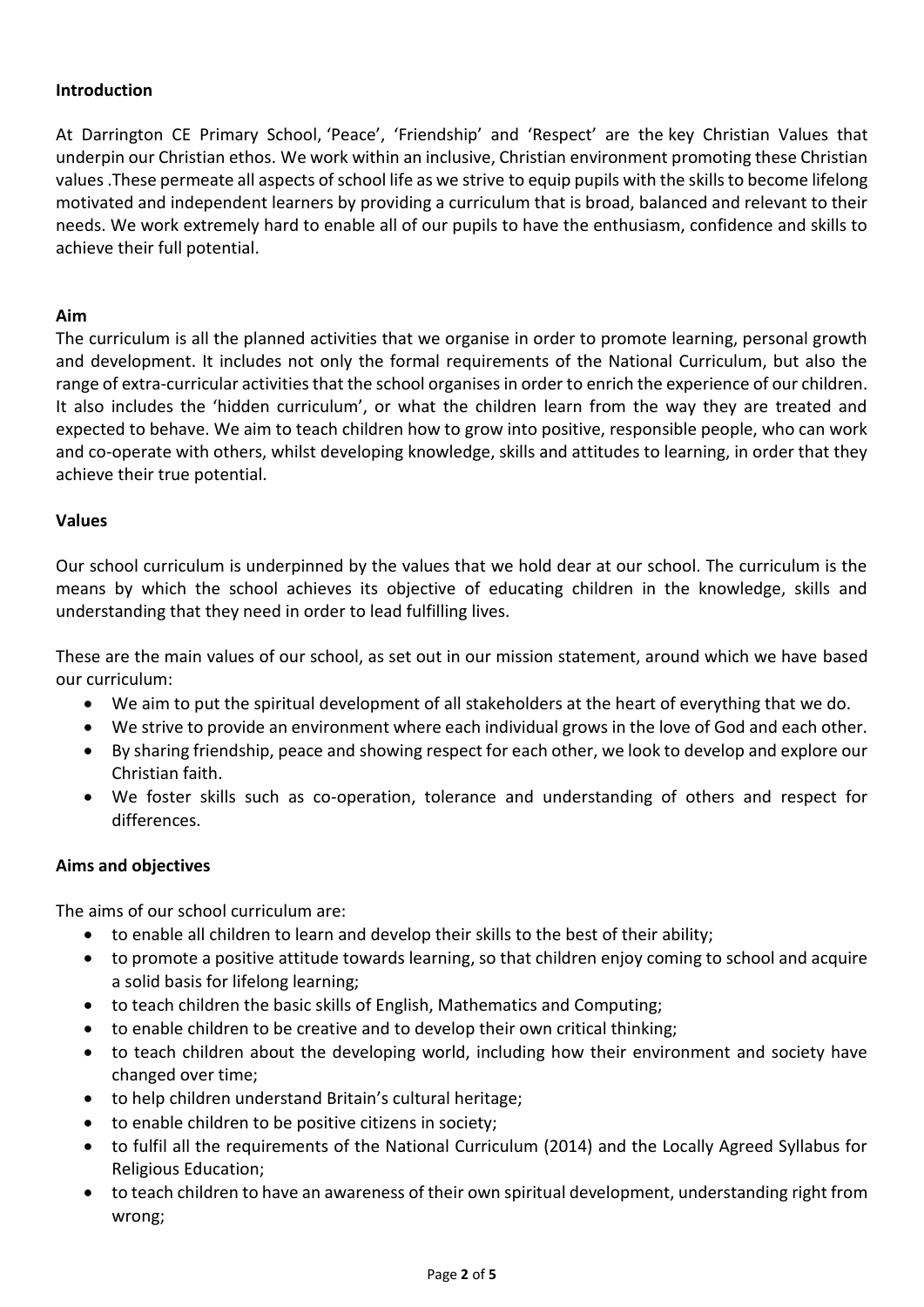- to help children understand and value the importance of truth and fairness, so that they grow up committed to equal opportunities for all;
- to enable children to have respect for themselves, high self-esteem, and to be able to live and work co-operatively with others.
- to provide opportunities for children to look outwards in order to consider their topics from a Christian perspective.

## **Organisation and planning**

We plan our curriculum for mixed year-group classes, based on the requirements of the National Curriculum 2014 (these can be found on the [National Curriculum website\)](http://www.gov.uk/government/publications/national-curriculum-in-england-framework-for-key-stages-1-to-4). This ensures progression in learning and provides children with many opportunities to consolidate learning.

Our curriculum is thematic with a cross-curricular approach to enable 'joined up', purposeful learning to take place. We have reviewed our long-term plan to ensure coverage across the Key Stages. An overview of the topics taught can be found in Appendix 1.

Each class has a long-term plan. This indicates what topics and, for the non-core subjects, which National Curriculum objectives are taught in each term. Where objectives are year-group specific this is also indicated. Medium-term plans outline the objectives that will be taught each half term.

Our short-term plans set out the learning objectives (WALTs) for each session, to identify what resources and activities we are going to use in the lesson and the success criteria the children will work towards. They also show differentiation for groups of children with different abilities.

### **Children with Special Educational Needs and Disabilities (SEND)**

Our curriculum is designed to provide access and opportunity for all children who attend the school. The curriculum is adapted to meet the needs of individual children and we seek advice where appropriate from external agencies. For further information please refer to our SEND policy.

#### **The Early Years Foundation Stage**

The curriculum that we teach in the reception class meets the requirements set out in the revised National Curriculum at Foundation Stage. Our curriculum planning focuses on the Early Years Development criteria and on developing children's skills and experiences, as set out in this document.

Our school fully supports the principle that young children learn through play and by engaging in wellplanned structured activities. Teaching in the Foundation class builds on the experiences of the children in their pre-school learning. We do all we can to build positive partnerships with the pre-school providers in the area.

During the children's first term in the Foundation class, their teacher begins to record the skills of each child on entry to the school against observations using the 'Early Excellence baseline'. This assessment forms an important part of the future curriculum planning for each child. The Foundation Stage Profile is used to assess children's progress during the year.

We are well aware that all children need the support of parents and teachers to make good progress in school. We strive to build positive links with the parents of each child by keeping them informed about the way in which the children are being taught and how well each child is progressing.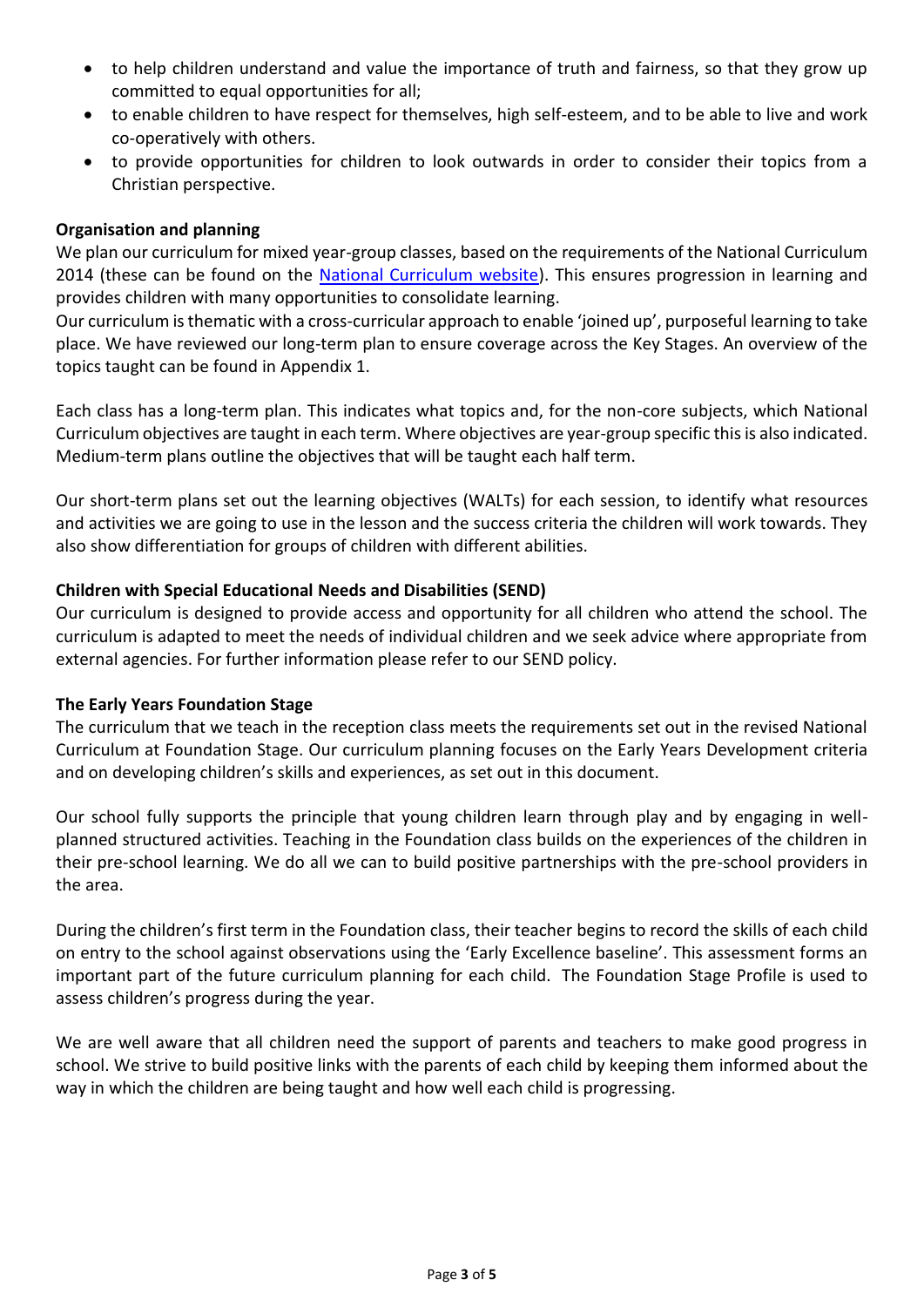### **Key skills**

Our curriculum ensures progression in the following key skills:

- reasoning;
- enquiry;
- working with others and communication;
- improving own learning and performance;
- problem-solving and creativity
- computer skills

In our curriculum planning, we plan to help children develop these skills, so that the children's progress can be identified and monitored. All subject areas contribute to a child's progress in these skills. Our school believes that all children need to make good progress in these skill areas in order to develop to their true potential.

## **The role of the subject leader**

The role of the subject leader is to:

- provide a strategic lead and direction for the subject;
- support and offer advice to colleagues on issues related to the subject;
- monitor pupil progress in that subject area;
- provide efficient resource management for the subject.

The school gives core subject leaders non-contact time when necessary, so that they can carry out the necessary duties involved with their role. It is the role of each subject leader to keep up to date with developments in their subject, at both national and local level. They review the way the subject is taught in the school and plan for improvement. This development planning links to whole-school objectives. Each subject leader reviews the curriculum plans for their subject, ensures that there is full coverage of the National Curriculum and that progression is planned.

## **Addendum to Curriculum Policy in light of the Covid-19 pandemic**

So that there is consistency between the children in school and those that are not, teachers will be using the Oak Academy Trust curriculum to plan lessons and activities. This will be supplemented by work around mental health and well-being. Where possible, teachers will plan outdoor lessons and activities.

| <b>Policy title</b>          | <b>Curriculum Policy</b>            |
|------------------------------|-------------------------------------|
| <b>Monitoring and review</b> | <b>Reviewed October 2019</b>        |
| <b>Links</b>                 | N/A                                 |
| <b>Staff responsible</b>     | Headteacher/School Business Manager |
| <b>Committee responsible</b> | <b>Full Governing Body</b>          |